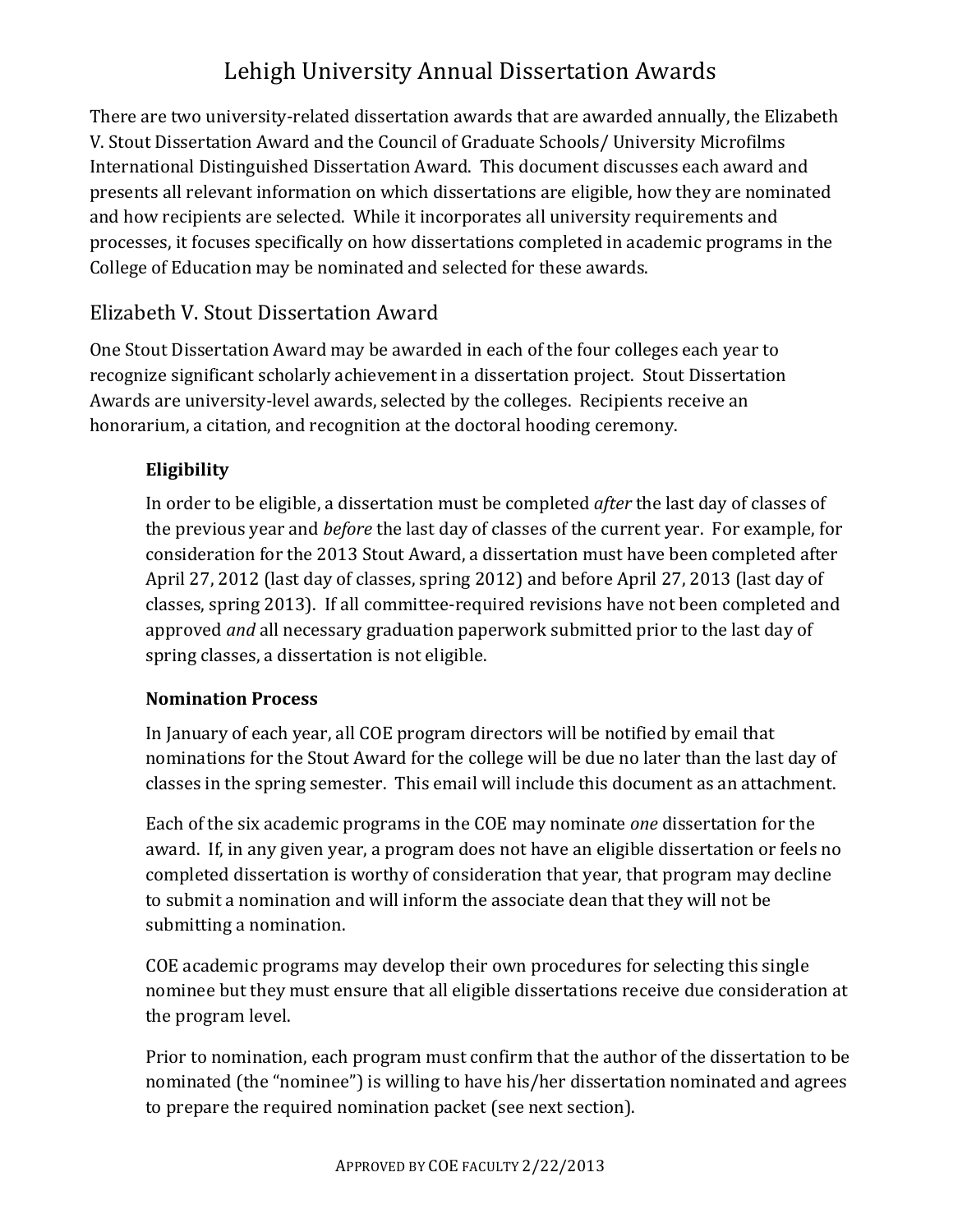In cases of interdisciplinary doctoral dissertations, the relevant COE academic  $program(s)$  should work with all academic programs involved to promote the nomination of a worthy dissertation, whether the involved academic programs are all in the COE or are located in different colleges. When more than one college is involved, the nomination must come from college in which the author of the dissertation is enrolled.

#### **Nomination Packet**

The nominee prepares a narrative synopsis of the dissertation, not to exceed 10 pages, double–spaced using 10– or 12–point type with at least 1" margins on all four sides.

Appendices that contain non–textual material (for example, charts, tables, maps, illustrations, and the like) may be attached after the synopsis. Each item must be numbered and include the name of the nominee.

The nomination packet must include three letters of reference that evaluate the scholarly significance and quality of the dissertation. One of these three letters must be from the nominee's dissertation supervisor, one letter must be from another member of the nominee's dissertation committee, and the final letter may be from any other person the nominee's chooses.

#### **Submission Process**

At or before 5:00 pm on the last day of classes in the spring, the program director forwards the nomination packet to the COE associate dean with a cover letter, addressed to the selection committee, in which the program director endorses the nomination on behalf of the COE academic program. The full nomination packet, which now includes this cover letter, should be submitted electronically as a PDF.

As noted above, if a COE academic program does not choose to submit a nomination, its program director should notify the associate dean of this fact no later than 5:00 pm on the last day of spring classes.

Only complete nomination packets submitted by the deadline will be considered.

### **Selection Process**

All nominations are considered by an award selection committee consisting of four members. Three of these members are voting members chosen in rotation to assure equal representation across academic programs over a six-year cycle (see Appendix A). The fourth member is the COE associate dean who serves as chair, coordinating committee logistics and facilitating its deliberations, but who is not a voting member.

The committee chair distributes the PDF nomination packets to the committee electronically and provides a copy of the evaluation instrument (see Appendix B). Each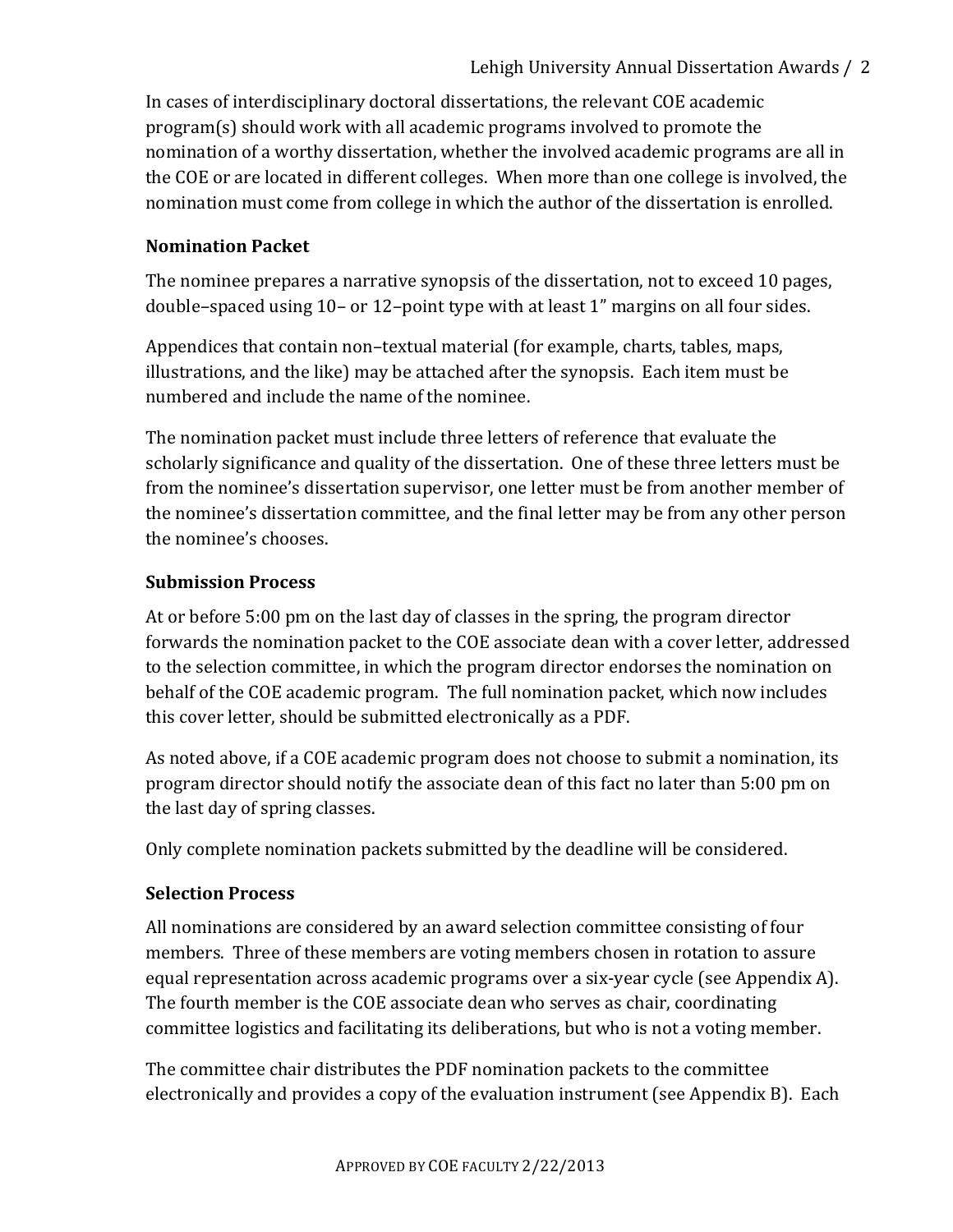committee members is asked to use the evaluation instrument to rank the nominations before the selection committee meets.

The chair schedules a meeting to discuss these ranking and to come to consensus on a *single* college nomination for the Stout Dissertation Award to submit to the COE dean at least two weeks prior to the May commencement date. The COE dean endorses the committee's selection and forwards to the Provost's Office the name of the person selected to receive the Stout Dissertation Award for the COE. The dean then sends congratulatory emails to the recipient, as well as nominees who were not selected, and the dean publicly announces which individual will receive the award.

The Provost's Office administers the Stout Awards, as selected by the four colleges.

# Council of Graduate Schools/UMI Distinguished Dissertation Awards

Each year the university nominates outstanding dissertations for consideration for the Council of Graduate Schools/University Microfilms International Distinguished Dissertation Awards  $(GGS/UMI)$  awards) in an appropriate discipline, based on the CGS schedule for recognition in specific discipline areas. CGS follows a two–year cycle in four discipline areas, recognizing two discipline areas per year.

In odd–numbered years, one award is presented in *Humanities and Fine Arts (including history and literature)*, and one award is presented in the *Biological and Life Sciences*. In even– numbered years, one award is presented in the *Social Sciences (including Education)*, and one award is presented in *Mathematics, Physical Sciences, and Engineering.* 

# **Eligibility**

In order to be eligible for the CGS/UMI award, a dissertation must be associated with a doctoral degree granted in the 20–month period preceding the last day of classes in the spring semester. For example, for consideration for the 2014 CGS Award, the doctoral degree would have to have been awarded *after* May 2012 or be scheduled *to be awarded* at commencement in May 2014. This includes dissertations successfully defended with degrees conferred in fall 2012, spring 2013, fall 2013 and spring 2014. If all aspects of a doctoral degree have not been completed prior to the last day of spring classes and all necessary graduation paperwork submitted, a dissertation is not eligible.

### **Nomination Process**

In January of even-numbered years, the email call for program nominations for the Stout Award will also note that nominations for the CGS/UMI award are due in the same timeframe (no later than the last day of classes in the spring semester). As noted earlier, that email will include this document as an attachment.

Each of the six academic programs in the COE may choose to nominate the same person the program nominates for the Stout Award, or that program may choose to nominate a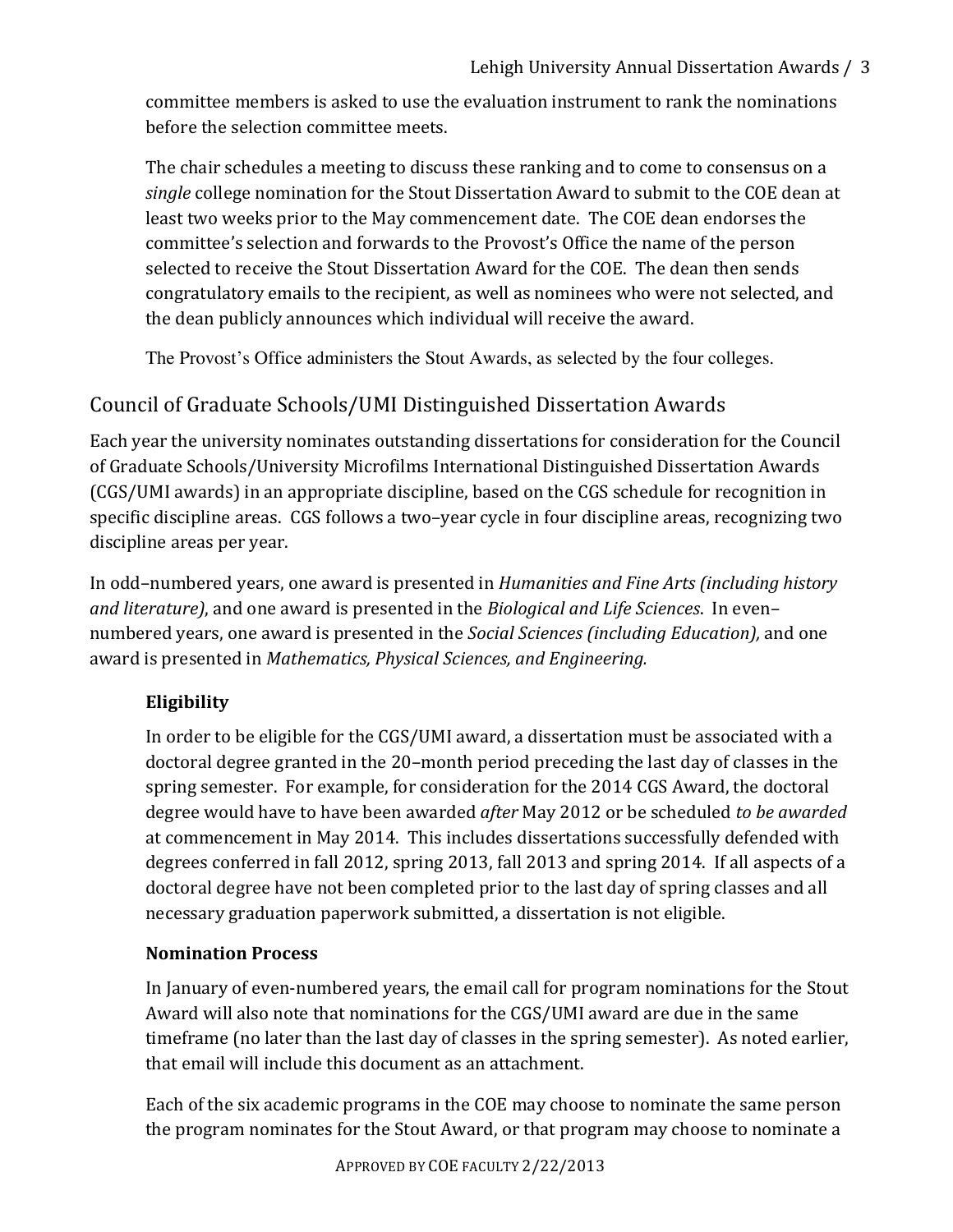second *single* dissertation for the CGS/UMI award. The major reasons for a program's choosing to nominate a dissertation other than the one they choose to nominate for the Stout Award would likely be that the CGS/UMI award's broader eligibility allows a program to nominate a dissertation that either  $(1)$  would be ineligible for the present year's Stout Award or (2) was stronger than the program's nominee for that Stout Award.

If, in any given year, a program does not have an eligible dissertation or feels no completed dissertation is worthy of being considered for selection as the university's one CGS/UMI award nominee that year, a program may decline to submit a CGS/UMI award nomination and will inform the associate dean that they will not be submitting a nomination.

COE academic programs may develop their own procedures for selecting their single CGS/UMI award nominee but they must ensure that all eligible dissertations receive due consideration at the program level.

As noted earlier, prior to nomination, each program must confirm that the nominee is willing to have his/her dissertation nominated and agrees to prepare the required nomination packet (see next section).

In cases of interdisciplinary doctoral dissertations, the relevant COE academic  $program(s)$  should work with all academic programs involved to promote the nomination of a worthy dissertation, whether the involved academic programs are all in the COE or are located in different colleges. When more than one college is involved, the nomination must come from college in which the nominee is enrolled.

### **Nomination Packet**

The nomination packet is identical to the packet described under the Stout Dissertation Award. That is,

- The nominee prepares a narrative synopsis of the dissertation, not to exceed  $10$ pages, double–spaced using  $10-$  or  $12$ –point type with at least  $1$ " margins on all four sides.
- Appendices that contain non–textual material (for example, charts, tables, maps, illustrations, and the like) may be attached after the synopsis. Each item must be numbered and include the name of the nominee.
- The nomination packet must include three letters of reference that evaluate the scholarly significance and quality of the dissertation. One of these three letters must be from the nominee's dissertation supervisor, one letter must be from another member of the nominee's dissertation committee, and the final letter may be from any other person the nominee's chooses.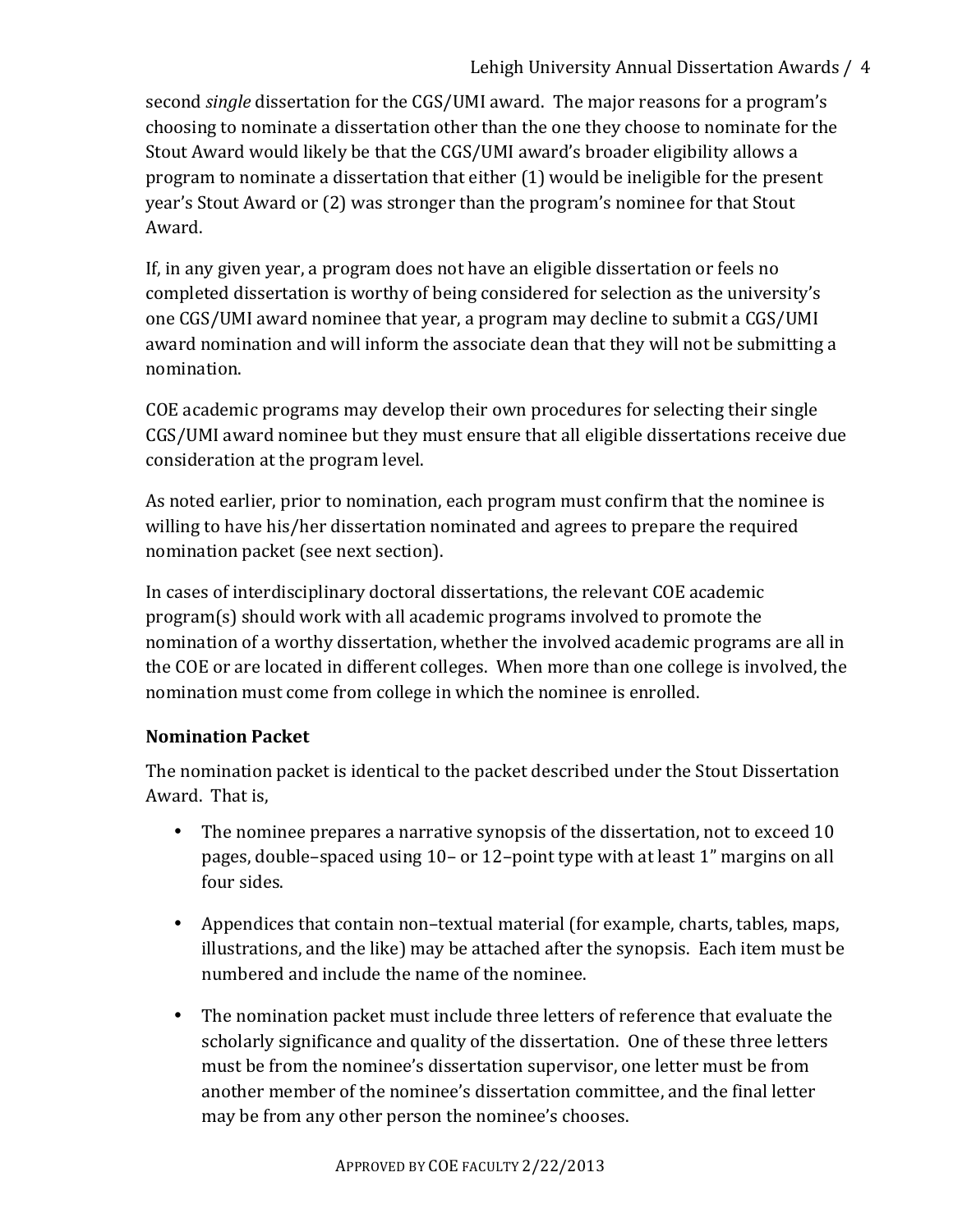#### **Submission Process**

At or before 5:00 pm on the last day of classes in the spring, the program director forwards the nomination packet to the COE associate dean with a cover letter, addressed to the selection committee, in which the program director endorses the nomination on behalf of the COE academic program. The full nomination packet, which now includes this cover letter, should be submitted electronically as a PDF.

If a COE academic program is submitting separate nominations for the CGS/UMI Distinguished Dissertation Award and the Stout Dissertation Award, those packets must be self-contained PDFs, including separate cover letters. They must not be a single combined PDF file with a single cover letter.

As noted above, if a COE academic program does not choose to submit a nomination for the CGS/UMI award, its program director should notify the associate dean of this fact no later than 5:00 pm on the last day of spring classes.

Only complete nomination packets submitted by the deadline will be considered.

#### **Selection Process**

In even-numbered years, the same four-person selection committee (described above under the Stout Dissertation Award) selects the college's single nominee for the CGS Dissertation Award.

If academic programs submitted *additional* nomination packets for the CGS/UMI Distinguished Dissertation Award, the chair will have distributed those packets with the Stout Award nomination packets and the committee will have followed the same deliberation process (see above) to arrive at a single college nomination for consideration for selection as the university's CGS/UMI award nominee and the committee chair will notify the dean of the nominee's name.

If no additional CGS/UMI award nomination packets were submitted, the recipient of the Stout Dissertation Award automatically becomes the college's nominee for the CGS/UMI Distinguished Dissertation Award and the chair so notifies the dean.

In either case, the dean's office sends the CGS/UMI award nomination packet for that individual to the Provost's Office at the same time as providing the name of the individual selected to receive the Stout Award for the college.

At the university level, if there is more than one dissertation nominated in a currently active CGS/UMI award discipline area, a committee designated by the Provost will select the single university nominee and the Provost's Office will forward each discipline-area nomination to CGS for inclusion in their recipient selection process.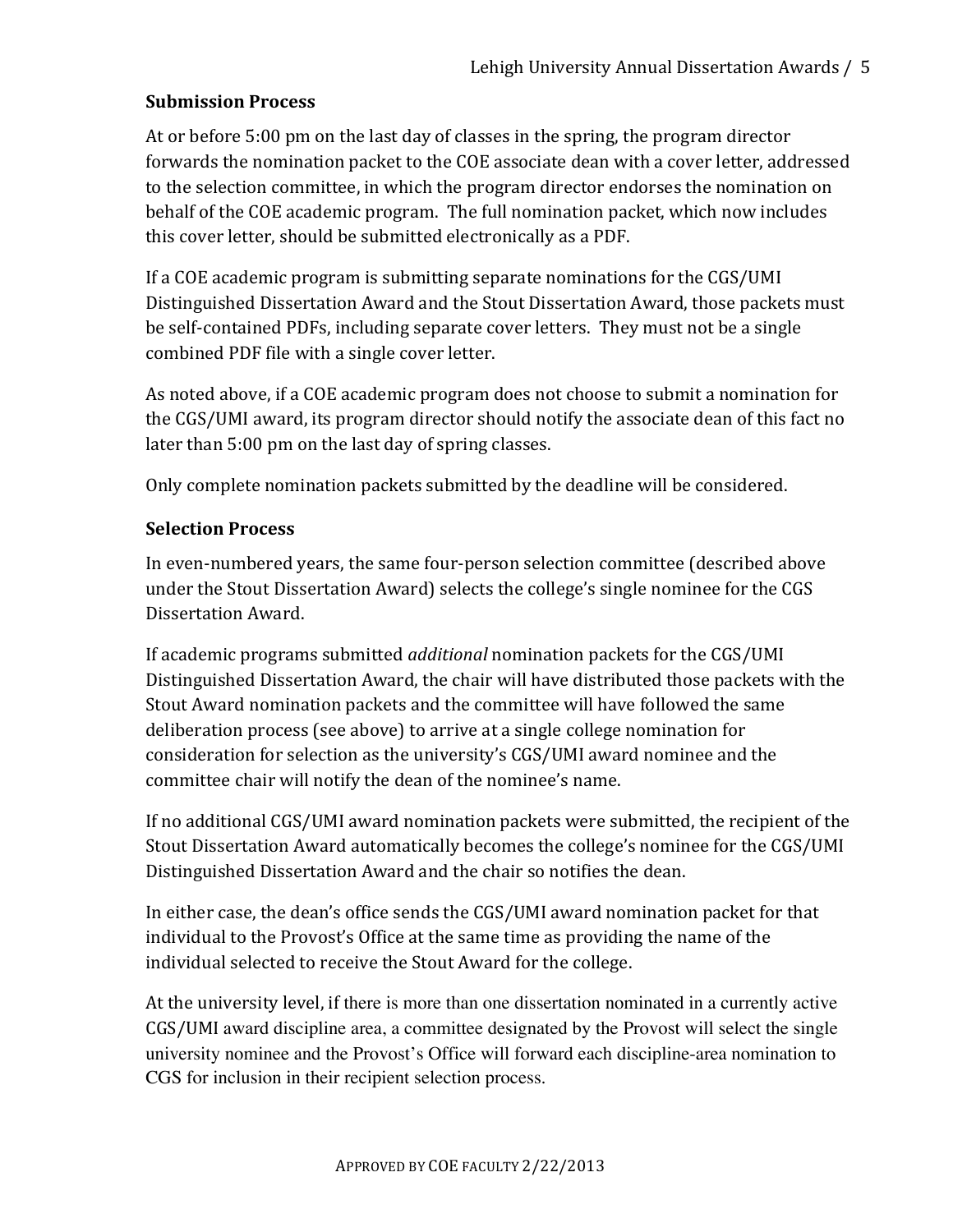#### **APPENDIX A**

#### Dissertation Award Selection Committee Program Representation Rotation

Each year's selection committee is to be made up of three members, each to come from one of our six academic programs and no two to come from the same academic program. The committee is to be chaired by the associate dean, who is to coordinate committee logistics and to facilitate its deliberations, but who is not a voting member.

| <b>TLT</b><br><b>SchPsych</b><br>2012<br><b>CIE</b><br>2013<br><b>CPsych</b><br><b>CIE</b><br><b>SpEd</b><br>2014<br>EdL<br>SchPsych<br><b>SpEd</b><br>SchPsych<br>EdL<br><b>CPsych</b><br>2015<br>2016<br><b>CPsych</b><br><b>TLT</b><br><b>SpEd</b><br><b>TLT</b><br><b>CIE</b><br>EdL<br>2017<br><b>CIE</b><br><b>TLT</b><br>SchPsych<br>2018<br><b>SpEd</b><br><b>CIE</b><br>2019<br><b>CPsych</b><br>2020<br>EdL<br><b>SchPsych</b><br><b>SpEd</b><br>SchPsych<br>EdL<br><b>CPsych</b><br>2021<br><b>CPsych</b><br><b>TLT</b><br>2022<br><b>SpEd</b><br>EdL<br><b>TLT</b><br><b>CIE</b><br>2023 | <b>YEAR</b> | <b>Member 1 Program</b> | <b>Member 2 Program</b> | <b>Member 3 Program</b> |
|------------------------------------------------------------------------------------------------------------------------------------------------------------------------------------------------------------------------------------------------------------------------------------------------------------------------------------------------------------------------------------------------------------------------------------------------------------------------------------------------------------------------------------------------------------------------------------------------------|-------------|-------------------------|-------------------------|-------------------------|
|                                                                                                                                                                                                                                                                                                                                                                                                                                                                                                                                                                                                      |             |                         |                         |                         |
|                                                                                                                                                                                                                                                                                                                                                                                                                                                                                                                                                                                                      |             |                         |                         |                         |
|                                                                                                                                                                                                                                                                                                                                                                                                                                                                                                                                                                                                      |             |                         |                         |                         |
|                                                                                                                                                                                                                                                                                                                                                                                                                                                                                                                                                                                                      |             |                         |                         |                         |
|                                                                                                                                                                                                                                                                                                                                                                                                                                                                                                                                                                                                      |             |                         |                         |                         |
|                                                                                                                                                                                                                                                                                                                                                                                                                                                                                                                                                                                                      |             |                         |                         |                         |
|                                                                                                                                                                                                                                                                                                                                                                                                                                                                                                                                                                                                      |             |                         |                         |                         |
|                                                                                                                                                                                                                                                                                                                                                                                                                                                                                                                                                                                                      |             |                         |                         |                         |
|                                                                                                                                                                                                                                                                                                                                                                                                                                                                                                                                                                                                      |             |                         |                         |                         |
|                                                                                                                                                                                                                                                                                                                                                                                                                                                                                                                                                                                                      |             |                         |                         |                         |
|                                                                                                                                                                                                                                                                                                                                                                                                                                                                                                                                                                                                      |             |                         |                         |                         |
|                                                                                                                                                                                                                                                                                                                                                                                                                                                                                                                                                                                                      |             |                         |                         |                         |
|                                                                                                                                                                                                                                                                                                                                                                                                                                                                                                                                                                                                      | 2024        | <b>CIE</b>              | <b>TLT</b>              | <b>SchPsych</b>         |
| <b>CPsych</b><br><b>SpEd</b><br><b>CIE</b><br>2025                                                                                                                                                                                                                                                                                                                                                                                                                                                                                                                                                   |             |                         |                         |                         |
| EdL<br>2026<br><b>SchPsych</b><br><b>SpEd</b>                                                                                                                                                                                                                                                                                                                                                                                                                                                                                                                                                        |             |                         |                         |                         |
| EdL<br><b>CPsych</b><br>2027<br><b>SchPsych</b>                                                                                                                                                                                                                                                                                                                                                                                                                                                                                                                                                      |             |                         |                         |                         |
| 2028<br><b>CPsych</b><br><b>TLT</b><br><b>SpEd</b>                                                                                                                                                                                                                                                                                                                                                                                                                                                                                                                                                   |             |                         |                         |                         |
| <b>CIE</b><br>EdL<br>2029<br><b>TLT</b>                                                                                                                                                                                                                                                                                                                                                                                                                                                                                                                                                              |             |                         |                         |                         |

#### **EXPLANATION FOR HOW THE ROTATION IS GENERATED:**

Rotation is based on alphabetical position (CIE=1, CPsych=2, EdL=3, SchPsych=4, SpEd=5, TLT=6). Member 1 column is populated vertically (top to bottom) with 1-6 in ascending order and then repeats sequence. Member 2 column is populated vertically (top to bottom) with 6-1 in descending order and then repeats sequence. Member 3 column is populated vertically (top to bottom) in the following order:  $4-1-5-2-6-3$ ; it then repeats that sequence.

These column orderings result in every academic program participating equally (three times in 6 years) and no program having more than one member in any year. Through this 6-year cycle, the rotation distributes the responsibility equally across all 6 programs and creates varied combinations of program membership on the selection committee.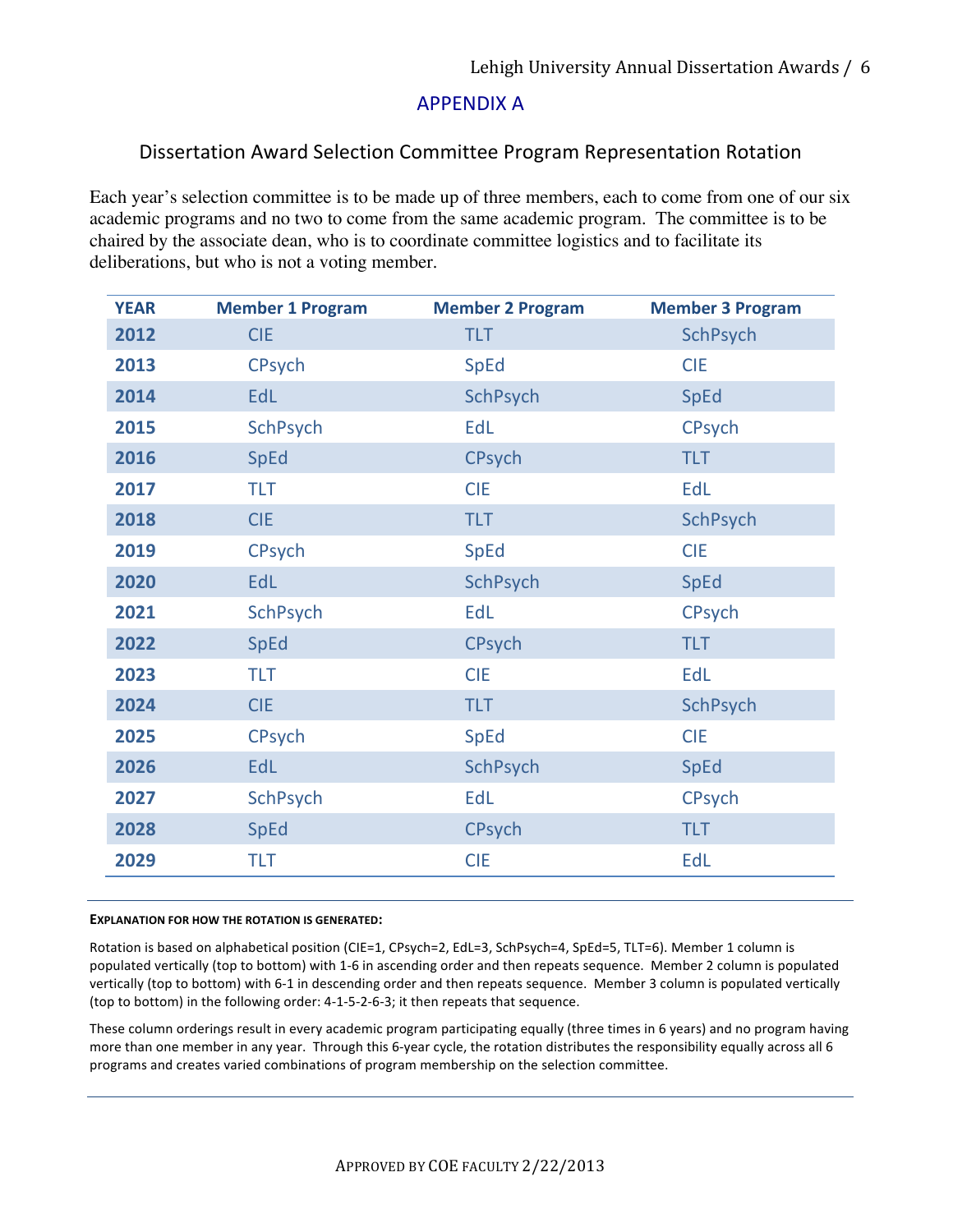Dear <COE Program Director>,

We have reached the time of year when the college selects its nominee for receipt of the Lehigh Stout Dissertation Award for the COE <and the CGS/UMI Outstanding Dissertation Award in the Social Sciences>. The call for a single nomination with accompanying nomination packet from each of our six programs went out a little while back and those nominations and packets are due by 5:00 pm on April XX, 20xx.

A selection committee reviews the nomination packets and decides on one \*college\* Stout Award nominee to forward to the dean who then endorses that selection and sends it on to the provost's office. <In the case of the CGS/UMI award, the dean forwards our college nomination to the provost for consideration as Lehigh's single university nomination. In instances where there are no separate nominations for the CGI/UMI award, the dean forwards our Stout nomination as our college nomination for the CGS/UMI award.>

We employ a membership rotation for this selection committee. That rotation identifies the three programs to be represented each year on the selection committee, assuring no one program has more than one member on the committee at any one time and that all programs contribute members with equal frequency. Further, this rotation varies committee membership so the committee has differing blends of program representation.

This year, the three programs represented on the committee are XXX, YYY and ZZZ. As COE associate dean, I chair this committee, but I am not a voting member. The dean has asked me, as chair, to appoint the three program representative members from the appropriate programs.

I ask you, therefore, to identify a program representative to serve on this selection committee. Our goal would be to have your representative be someone who has sufficient dissertation experience to identify what might make a dissertation worthy of this \$1000 university award <and consideration for being the single university nominee for the CGS/UMI award>. Having one's own former doctoral student be the program nominee does not disqualify a program representative from serving, although it would clearly be better to have as a program rep someone who might not find himself or herself in such a conflict of interest.

I ask that you secure an agreement to serve from your program representative and email me his or her name as soon as possible.

<The dean's executive assistant> will need to set up a single committee meeting, likely either sometime on XXXX or YYYY. That meeting will probably run no more than 1 hour (and probably half that, if previous selection meetings may be used as a basis for prediction).

As soon as we receive nomination/submission packets (but no later than XXXX, 20xx), we will email them to your program representative as attachments.

Based on responses from the six academic programs in the college, it appears the selection committee might receive as many as X nomination packets  $\leq (X)$  for the Stout Award and X additional for the CGS/UMI award)>. As the attached guidelines show, each submitted packet is limited to 10 pages of synopsis/abstract, appendices of non-textual materials, three recommendation letters and a cover letter from the program director.

Prior service on the selection committee suggests that reviewing a single packet takes between 20 and 30 minutes, so your representative might be looking at as much as X hours of reading prior to the meeting, making this commitment --including the selection meeting-- likely to constitute a total of X to Y hours.

Please let me know if you have any questions or there is anything else I can tell you.

Thanks in advance for your quick response.

<Associate Dean>